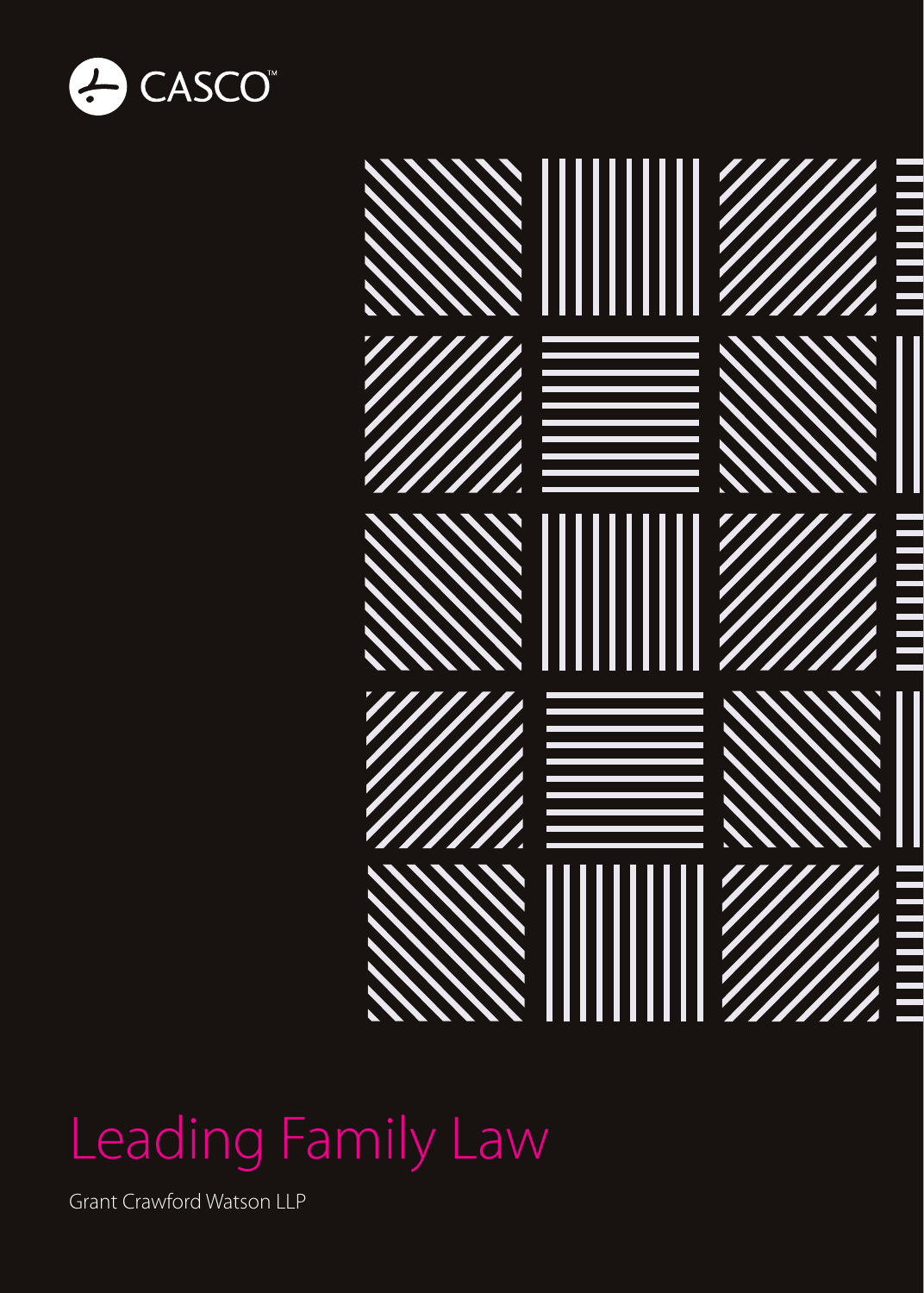### Grant Crawford Watson LLP

Crafting a brand to position and support an established family law firm as it expands.

Grant Crawford Watson LLP (GCW) is a boutique family law firm in Toronto. GCW specializes in counsel work, arbitration, and mediation in challenging family law matters, with a focus on complex financial issues, high-net-worth clientele, and highprofile cases.

The firm's objective is to provide the highest quality of work and service while maintaining a sustainable, profitable, and growing legal practice.

CASCO worked with GCW to create a new brand identity that would align with the firm's high-profile and leverage the reputation of its key senior lawyers as it entered a new era of growth as a limited partnership.

# Grant **Crawford** Watson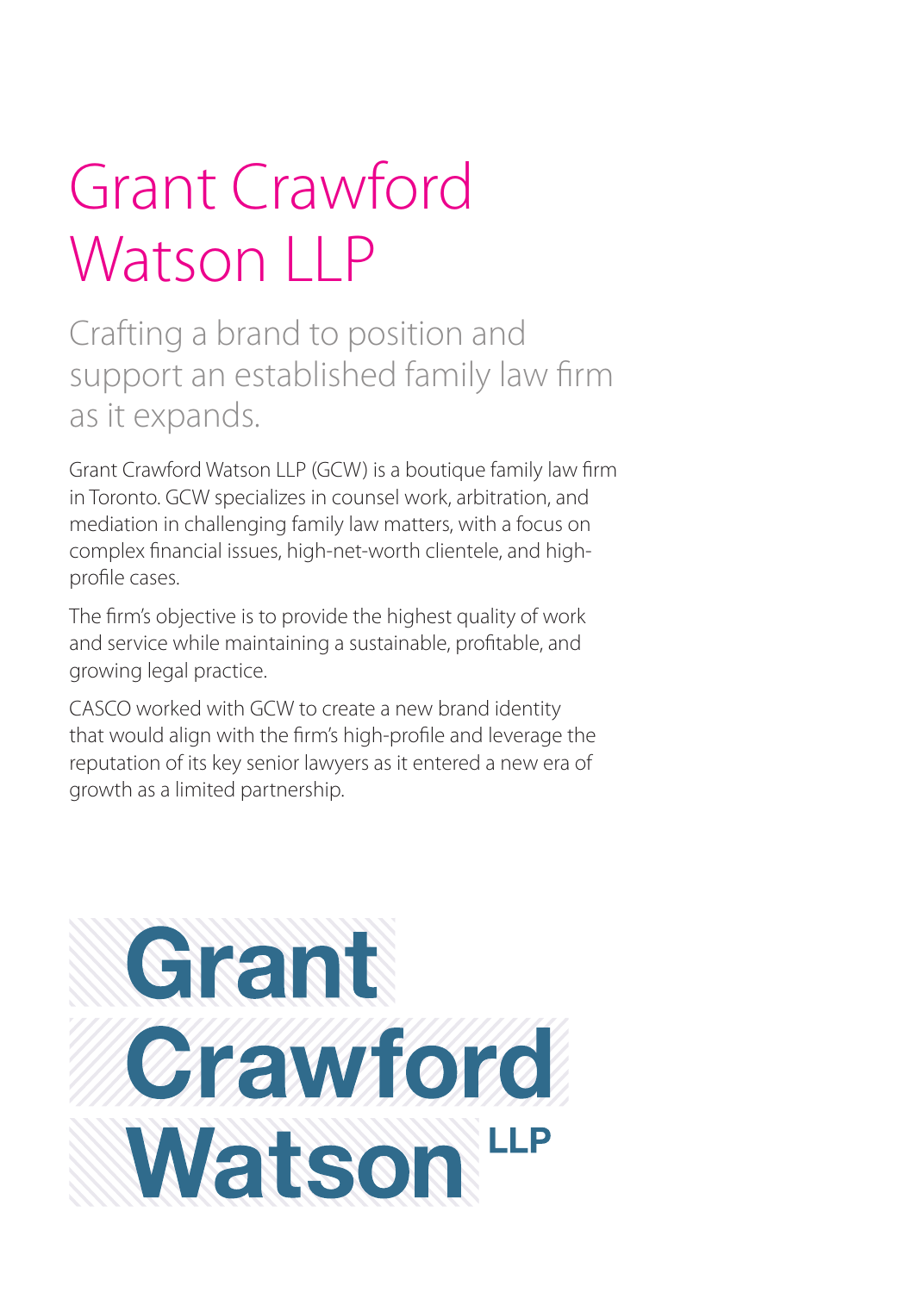## Challenge

Changing a law firm's name is a sensitive business decision. The inclusion or exclusion of any of the principals' names in the firm's new name can imply their level of involvement and send mixed messages to its clientele and other stakeholders. When GCW (formerly known as Grant & Sadvari) decided to embark on a name change, a series of strategic decisions had to be made to define the elements that would shape the new brand expression.

We were assigned the task of developing a unique positioning that would maintain GCW's status as a leader in family law.

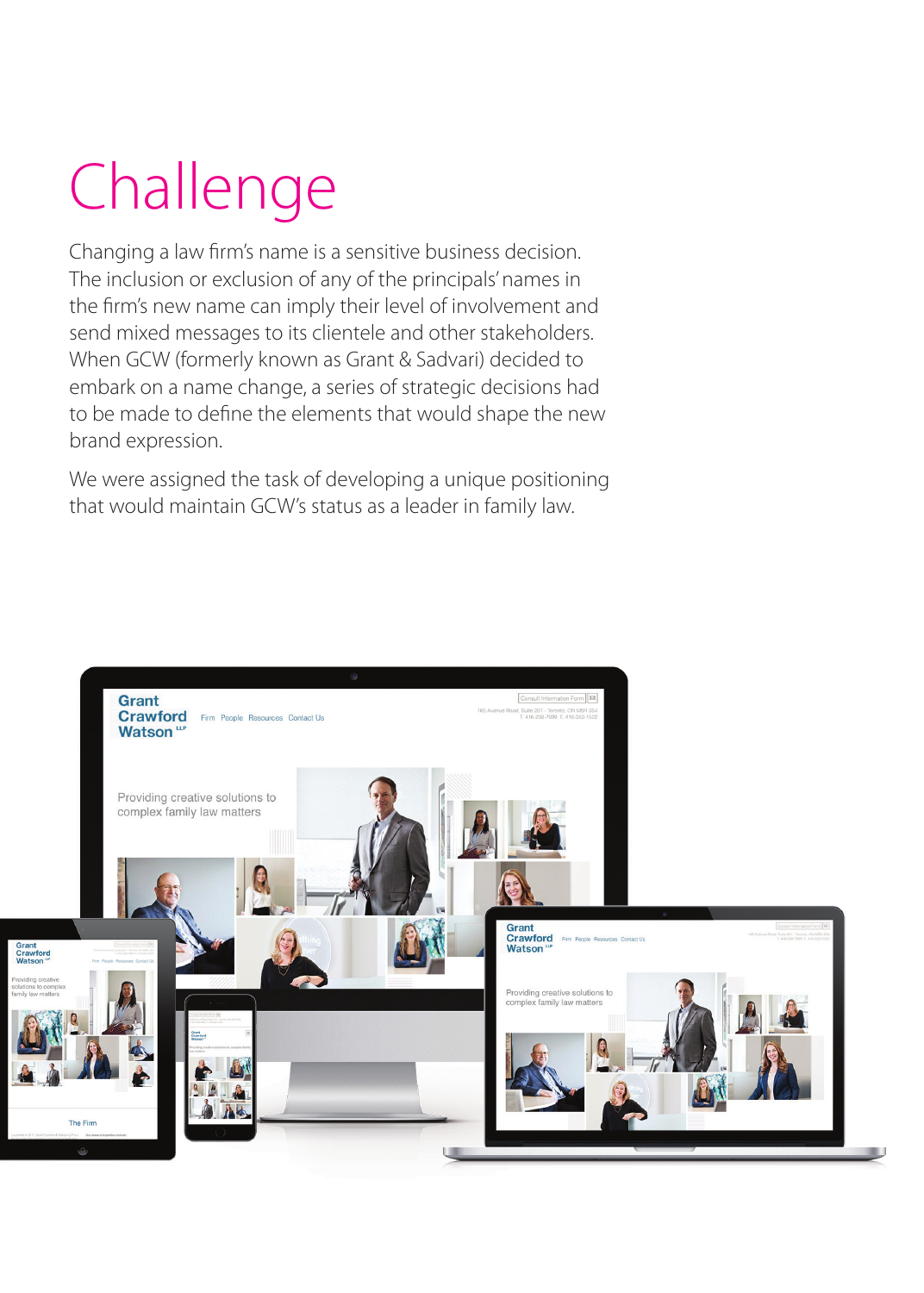

Grant Grant<br>Watson de

illlin

"The CASCO team was sensational in creating a design that was perfect for our vibrant firm."

Stephen Grant Grant Crawford Watson LLP

**Hennifer Watson**<br>Break 418 000 m 000 m 000 m 000 m 000 m 000 m 000 m 000 m 000 m 000 m 000 m 000 m 000 m 000 m 000 m 000 m 000 m 000 m 000 m 000 m 000 m 000 m 000 m 000 m 000 m 000 m 000 m 000 m 000 m 000 m 000 m 000 m 00

**SCWIID.COM**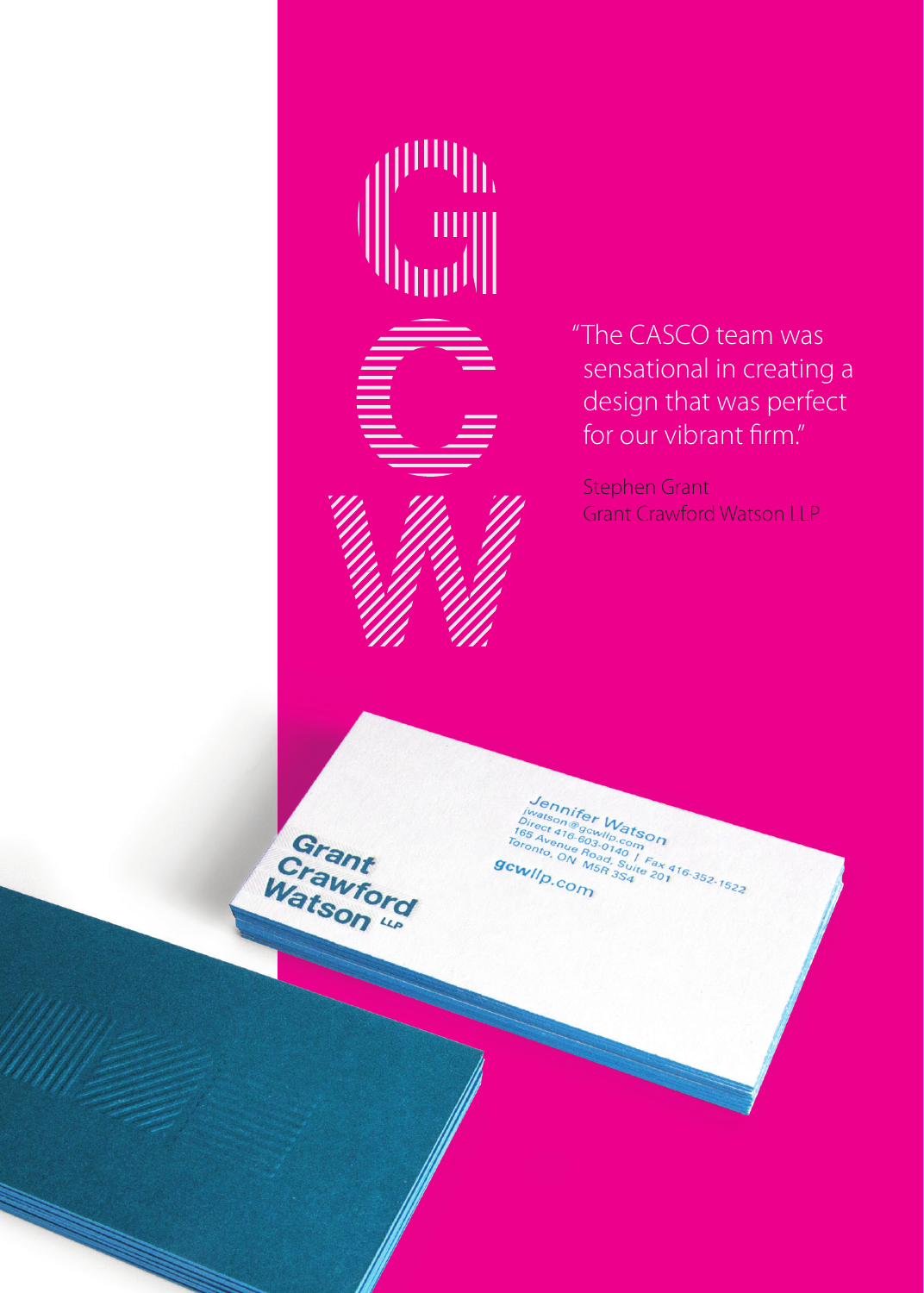### Solution

The process began with developing a positioning strategy, which helped us establish a brand character through the traits and attributes that would resonate with the firm's target market and audience. Part of the mandate was to place the firm in a tier associated with exclusivity and high levels of service.

The new creative direction combines light and bold typography with a custom pattern of fine lines that represents the partners' different practice styles and their ability to complement each other, conveying a convergence of their expertise. These elements were used to create the new wordmark, which shows each partners' name equally in combination with the pattern to establish a sense of partner equality. The logo was animated for use in digital formats to strengthen this message.

This creative direction is used throughout GCW's stationery, website, and merchandising items, supported by vivid professional photography. The easy-to-navigate website has a clean and modern look that aligns with the updated creative direction, while the stationery employs a letterpress technique to suggest close attention to detail.

gcwllp.com